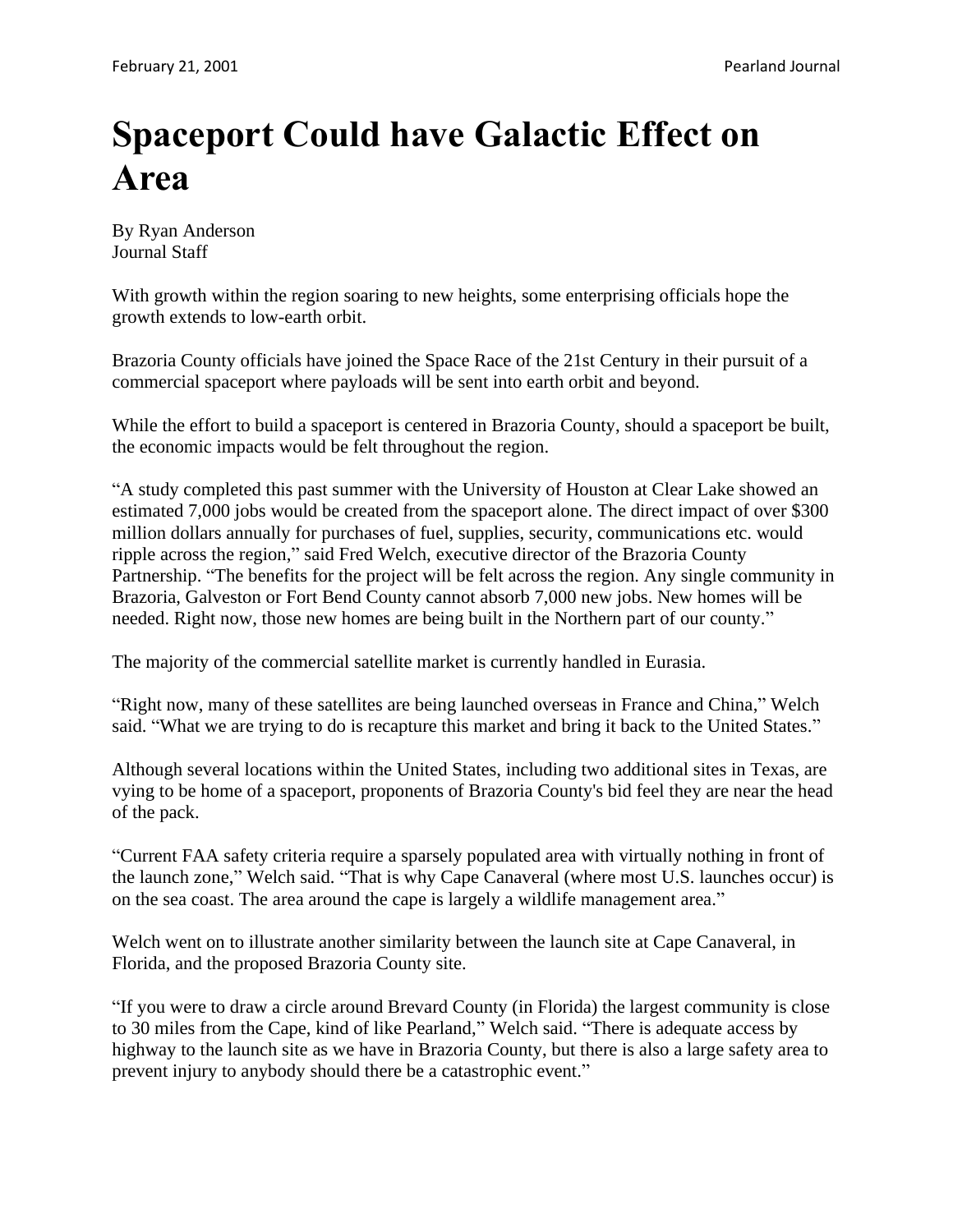The location of the Brazoria County spaceport would be a 4,000-acre parcel of land in the southeastern part of the county, between Demi Jon Island and Oyster Lake.

Welch cited several reasons for the increased need for launch sites in the future. First, satellites only have a life expectancy of around 8 to 12 years before they run out of fuel and leave orbit.

A second cause for multiple satellite launches is technology changes, and other factors, that make previously launched satellites obsolete.

A third factor leading to the increase in satellite launches, according to Welch, is changing communication technology.

"There is a worldwide demand for increased communications capability due to this thing called the Internet. Therefore, we are in need of additional satellite capability to add more connectivity down here on earth," Welch said.

Aside from providing jobs at the spaceport, Welch feels it will be a build it and they will come scenario for other space-related industries.

"New industry will locate into the area. The 288 corridor from Pearland to Lake Jackson offers the best location for additional aerospace or satellite manufacturing and service, Welch said. "Houston, with its international airports and many amenities will become the commercial space launch capital of the free world."

Another benefit of the Brazoria County bid is the proximately of Johnson Space Center.

"Our biggest asset in this project is by far the people in this region. We are blessed with one of the highest concentrations of engineers in the world right here in Houston. Clear Lake has one of the highest concentrations of experts on reusable launch vehicles in the world at the Johnson Space Center," Welch said.

According to Welch, the benefits of a spaceport in Brazoria County would be felt by a variety of sectors.

"It also makes sense that the manufacturing of satellites closer to the launch site would be more beneficial in the long run. There will be transportation related businesses, operators for the spaceport, payload specialists who will prepare the satellite and place it in the cargo bay," Welch said. "Tourism should not be overlooked either. What a great compliment to have the nearby Johnson Space Center where you can tour and learn about space exploration and then go a short drive down the coast and witness a launch."

The spaceport project bid has encountered several obstacles, including the failure to secure state funds for an environmental impact study that is a necessary piece of the bidding puzzle.

Despite the setback, Welch feels it is a matter of when the spaceport will be built rather than if it will be built.